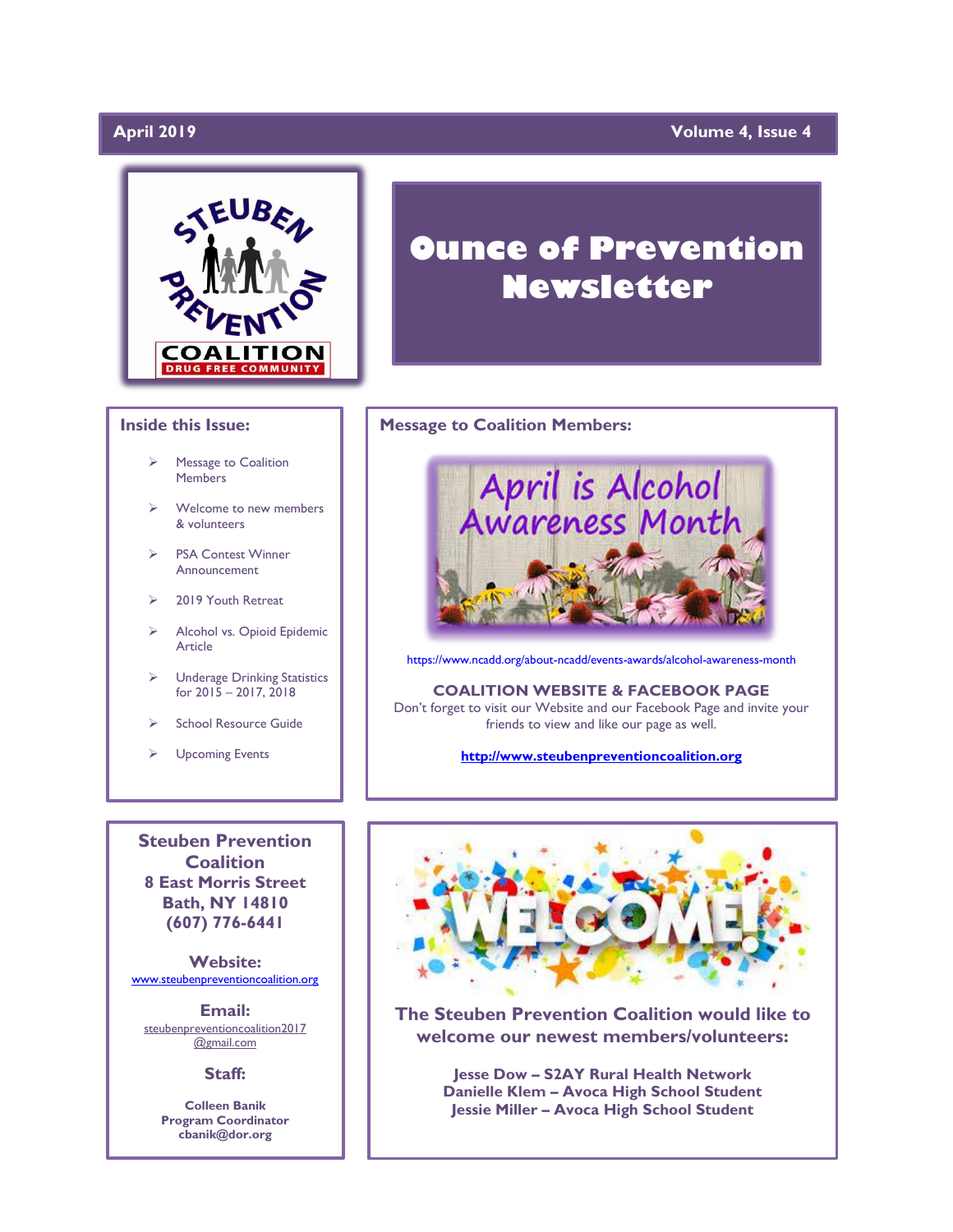# **April 2019 Page 2 Volume 4, Issue 4**

# **Steuben County Youth Public Service Announcement Video Contest**

The **Steuben Prevention Coalition,** through grant funding awarded by the Triangle Fund, sponsored a Public Service Announcement (PSA) Video Contest with message that Social Hosting is not only dangerous, but it is illegal.



It is our pleasure to announce the winner of this year's Public Service Announcement Contest:

# **AVOCA CENTRAL SCHOOL**

The Avoca Central School SADD group and staff of the Avoca Central School produced a winning Social Host Law Awareness Video. The video will be aired at the Corning Palace Theater and the Hornell Spotlight Theater during the Prom and Graduation Season in May and June.

The Avoca Central School District S.A.D.D. Club produced the video with help from Heidi Burns and SRO Robin Humphrey. The S.A.D.D. Club consists of Destiney Scott, Hailey Derick, Shauna Pimm, Connor Learn, Faith Loucks, Jolien Gay, Whitney Jackson, Thomas Derick, Kristian Ogorzalek Faith Goodrich and Videographer Stephanie Longwell.





The **Steuben Prevention Coalition** held a successful Youth Retreat on March 23, 2019 sponsored by the Bath Elks Lodge #1547.



The full day's line up consisted of participants from the Bath Elk's Lodge #1547 (Exhalted Ruler Judy McGlynn & NYS Elks Representative Jeffrey Drake), the Quest Youth Group, (Dave Prete), the St. John Vianney Parish Youth Groups (Deacons Thomas Jack and Director of Youth Ministry, Cory Smith), Steuben County Sheriff's Deputy (Dean Swan), the Suicide Prevention Coalition (Jessica Frawley), and the Steuben Council on Addictions (Educator Stacey O'Dell), Southern Tier Tobacco Awareness Coalition/Reality Check (Samantha White), NYS Assemblyman Phil Palmesano and special guests, Filomena Jack and Danielle Tenney. We want to express a huge thank you to all of our participants who helped make this event a success.

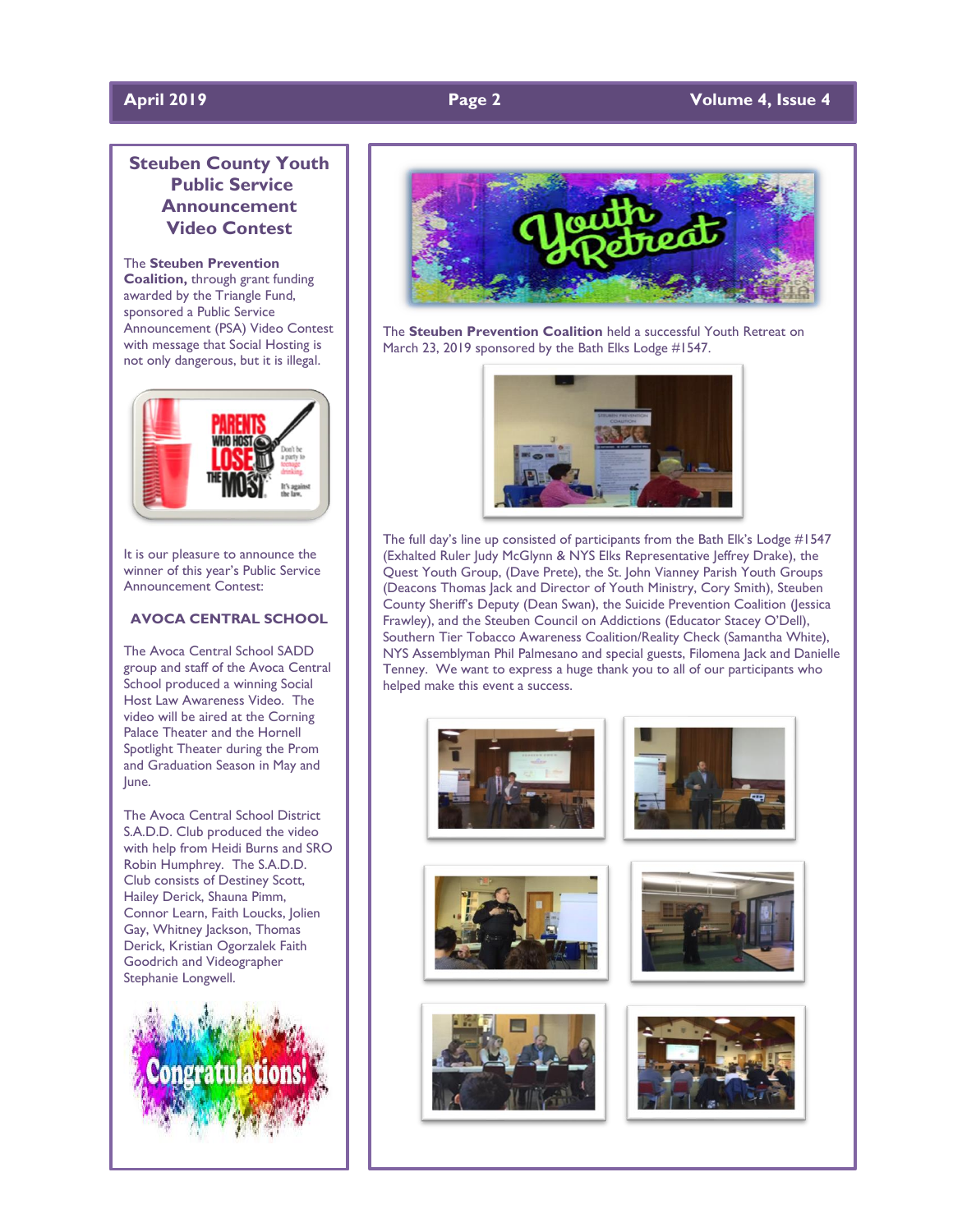# **April 2019 Page 3 Volume 4, Issue 4**

# **The Alcohol Crisis In America Has Been Overshadowed By Opioids, But Can No Longer Be Ignored**

*Partnership for Drug Free Kids February 28, 2019*

When talking about drug abuse and drug-related death in the U.S., most conversations and statistics do not include alcohol. Although alcohol is **classified as a depressant**, the amount consumed and type of alcohol determine the outcome and thus, most individuals think of it as separate from other drugs. But that doesn't change the impact that alcohol has on the body, the mind, or the shocking statistics of abuse and death that are attributed to alcohol use and abuse. In fact, many people use alcohol as either a substitute or a compliment to other kinds of drugs.

#### In fact, [alcohol is the 3rd](https://twitter.com/intent/tweet?url=http%3A%2F%2Fwww.forbes.com%2Fsites%2Fnicolefisher%2F2019%2F02%2F23%2Fthe-alcohol-crisis-in-america-has-been-overshadowed-by-opioids-but-can-no-longer-be-ignored%2F&text=%23Alcohol%20is%20the%203rd%C2%A0leading%20preventable%20cause%20of%20death%20in%20the%20United%20States.%20Does%20America%20have%20an%20alcohol%20crisis%3F) leading preventable cause of death in the [United States,](https://twitter.com/intent/tweet?url=http%3A%2F%2Fwww.forbes.com%2Fsites%2Fnicolefisher%2F2019%2F02%2F23%2Fthe-alcohol-crisis-in-america-has-been-overshadowed-by-opioids-but-can-no-longer-be-ignored%2F&text=%23Alcohol%20is%20the%203rd%C2%A0leading%20preventable%20cause%20of%20death%20in%20the%20United%20States.%20Does%20America%20have%20an%20alcohol%20crisis%3F) with an

estimated **88,000 [people](https://nccd.cdc.gov/DPH_ARDI/Default/Report.aspx?T=AAM&P=f6d7eda7-036e-4553-9968-9b17ffad620e&R=d7a9b303-48e9-4440-bf47-070a4827e1fd&M=8E1C5233-5640-4EE8-9247-1ECA7DA325B9&F=&D=)** (approximate ly 62,000 men and 26,000 women) dying from alcohol-related causes every year. Further, according to the 2015 National Survey on Drug Use [and Health,](https://www.samhsa.gov/data/sites/default/files/NSDUH-DetTabs-2015/NSDUH-DetTabs-2015/NSDUH-DetTabs-2015.htm#tab5-6a) 6.2% of adults over the age of 18 (more than 15 million) and 2.5% of 12-17 year olds (more than 600,00) have an alcohol use disorder.

However, new graphics created by the American Addiction Centers' [River](https://riveroakstreatment.com/)  **[Oaks Treatment](https://riveroakstreatment.com/)** facility show just how significant – and different – state level use and abuse of alcohol and other drugs can be. Using CDC data from 2013-2017, the facility looked at per capita death rates from drugs and alcohol, tracking the percentage change from both causes for each year as well as the overall death rate.

For the full article click on the link below:

[https://www.forbes.com/sites/nicolefis](https://www.forbes.com/sites/nicolefisher/2019/02/23/the-alcohol-crisis-in-america-has-been-overshadowed-by-opioids-but-can-no-longer-be-ignored/#44b4a02afd5d) [her/2019/02/23/the-alcohol-crisis-in](https://www.forbes.com/sites/nicolefisher/2019/02/23/the-alcohol-crisis-in-america-has-been-overshadowed-by-opioids-but-can-no-longer-be-ignored/#44b4a02afd5d)[america-has-been-overshadowed-by](https://www.forbes.com/sites/nicolefisher/2019/02/23/the-alcohol-crisis-in-america-has-been-overshadowed-by-opioids-but-can-no-longer-be-ignored/#44b4a02afd5d)[opioids-but-can-no-longer-be](https://www.forbes.com/sites/nicolefisher/2019/02/23/the-alcohol-crisis-in-america-has-been-overshadowed-by-opioids-but-can-no-longer-be-ignored/#44b4a02afd5d)[ignored/#44b4a02afd5d](https://www.forbes.com/sites/nicolefisher/2019/02/23/the-alcohol-crisis-in-america-has-been-overshadowed-by-opioids-but-can-no-longer-be-ignored/#44b4a02afd5d)

# **Underage Drinking Prevention Needs Assessment Data Report 2015 – 2017**





# STEUBEN PREVENTION COALITION PNA ALCOHOL DATA



- Percentage of 8<sup>th</sup> graders reporting at least one use in the past 30 days
	- $\blacktriangleright$  2015 PNA 8.8%  $\triangleright$  2017 PNA – 8.6% Decrease of 0.2%
- Percentage of Steuben County students who feel that their parents think it is wrong or very wrong for them to have one or two drinks nearly every day
	- ▶ 2015 PNA 8th 89.5%, 10th 79.9%, 12th 60.2% ▶ 2017 PNA – 8th 87.7%, 10th 96.1%, 12th 93.8% 1

# **Nationally 2018**

#### **Reported Drinking Patterns Among** 8th, 10th and 12th Grade Students: 2018